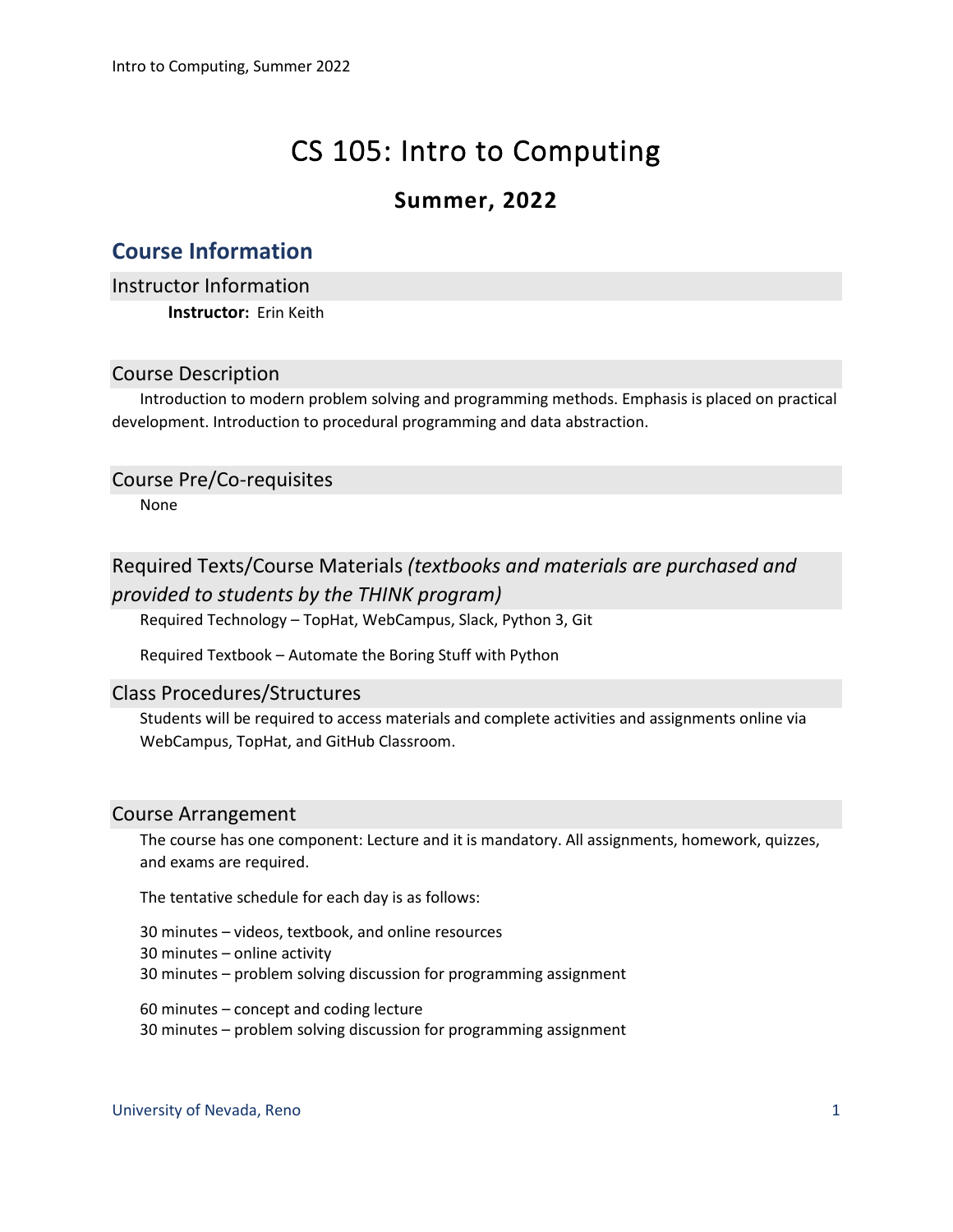# Student Learning Outcomes

- 3, 5 Students will be able to demonstrate that they can analyze simple problem statements to identify relevant information and design small computer programs within realistic constraints such as economic, environmental, social, political, ethical, health and safety, manufacturability, and sustainability to solve such problems (ABET 3, 5).
- 11. Students will be able to demonstrate that they can use a modern programming language and development environment to design and implement small computer programs (ABET 11)
- 13. Students will be able to demonstrate that they can use relevant design and development principles in the construction of simple computer programs (ABET 13).

#### **Assessment**

| CSE SLO/CO | <b>Course Specific SLO</b>                                                                                                                                                                   | <b>Assessment Methods</b>         |
|------------|----------------------------------------------------------------------------------------------------------------------------------------------------------------------------------------------|-----------------------------------|
| 4          | An ability to function<br>effectively on<br>multidisciplinary teams (ABET<br>4)                                                                                                              | Programming projects              |
| 5          | Students will have an ability<br>to analyze a problem, and<br>identify, formulate and use<br>the appropriate computing<br>and engineering<br>requirements for obtaining its<br>solution.     | Programming projects and<br>exams |
| 11         | Students will be able to<br>demonstrate that they can<br>use a modern programming<br>language and development<br>environment to design and<br>implement small computer<br>programs (ABET 11) | Programming Projects and<br>exams |
| 13         | Students will be able to<br>demonstrate that they can<br>use relevant design and<br>development principles in the<br>construction of simple<br>computer programs (ABET<br>13).               | Programming projects and<br>exams |

# Course Requirements

#### **Assignments**

Programming assignments require designing, implementing, and perhaps demonstrating your solutions to posed problems. We will be using the Python 3 programming language for these assignments.

#### University of Nevada, Reno 2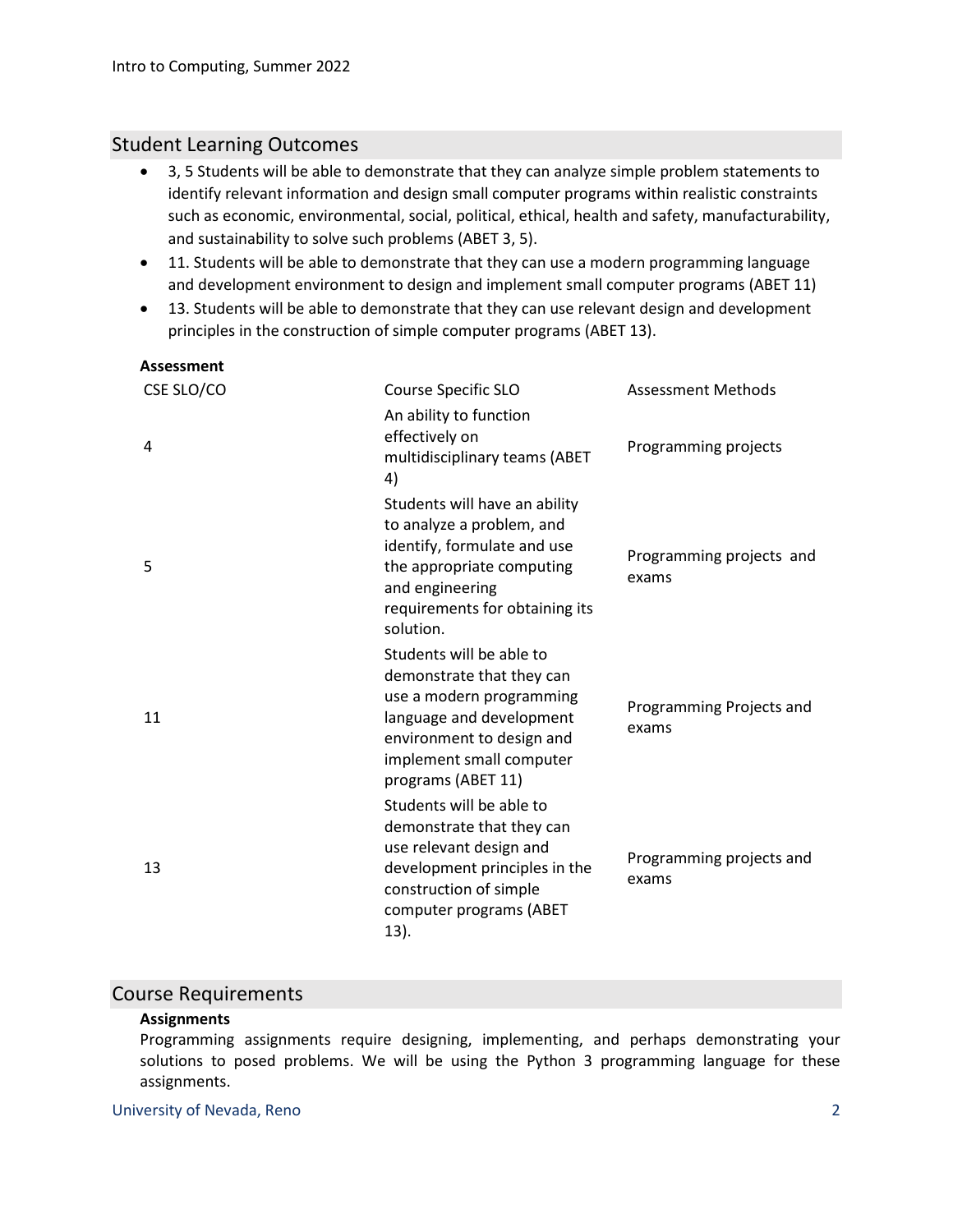#### **TopHat**

TopHat not only provides access to lecture material, but also allows for class participation through its interactive design. TopHat participation is required, counts toward your Labs and Quizzes grades, and cannot be made up.

#### **Quizzes**

There may be announced and unannounced quizzes.

#### **Exams**

There will be two exams, a midterm and a final. Dates and times will be posted on WebCampus.

# Grading Criteria, Scale, and Standards

We will not use the plus/minus grading system. Your grade will be one of A, B, C, C-, D, or F.

A: 90% - 100% B: 80% - 89% C: 70% - 79% D: 60% - 69% F: <60%

Your final grade will be based on:

| Item                                  | Percentage |
|---------------------------------------|------------|
| Programming assignments               | 40%        |
| TopHat, Quizzes, In Class Assignments | 20%        |
| Midterm exams                         | 20%        |
| <b>Final Exam</b>                     | 20%        |

Assignments and exams are individual efforts. A severe penalty will be given for collusion or other form of academic dishonesty. The usual penalty for academic dishonesty on assignments or an exam is failure in the course.

#### Late Work or Make-up Exams Policies

Late programming assignments or exercises will be accepted for 3 days after the assignment is due, with a 10% per day penalty.

#### Course Calendar or Topics Outline

Required readings, approximate schedule of exams and due dates for graded assignments.

| Week | <b>Topics, Readings</b>        | <b>Assignments Due Dates</b>    |
|------|--------------------------------|---------------------------------|
| 1    | Intro, Development Environment | Lab 1                           |
|      | <b>Python Basics</b>           | Lab 2, Programming Assignment 1 |
|      | Flow Control                   | Lab 3, Programming Assignment 2 |
| 4    | <b>Functions</b>               | Lab 4, Programming Assignment 3 |
|      | Data Structures                | Lab 5, Programming Assignment 4 |

University of Nevada, Reno 33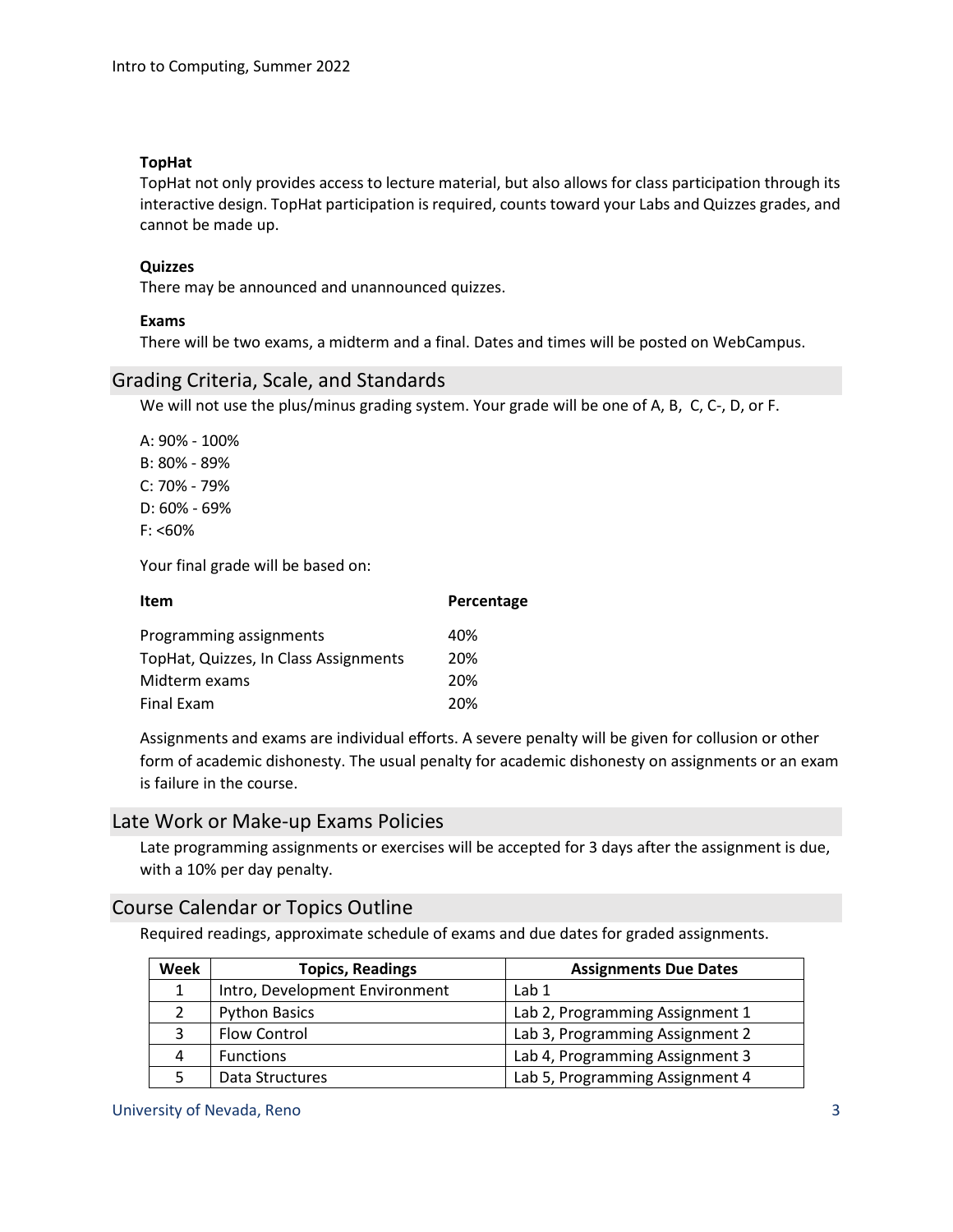| <b>Week</b> | <b>Topics, Readings</b>         | <b>Assignments Due Dates</b>     |
|-------------|---------------------------------|----------------------------------|
| 6           | Review                          | Lab 6, Midterm 1                 |
| 7           | <b>Input Validation</b>         | Lab 7, Programming Assignment 5  |
| 8           | Reading and Writing Files       | Lab 8, Programming Assignment 6  |
| 9           | Working with Excel Spreadsheets | Lab 9, Programming Assignment 7  |
| 10          | <b>Web Scraping</b>             | Lab 10, Programming Assignment 8 |
| 11          | <b>Manipulating Images</b>      | Lab 11, Programming Assignment 9 |
| 12          | <b>Final Project</b>            | Lab 11                           |
| 13          | Review                          | Lab 12, Final Project            |

# Course Policies

#### **Communication Policy**

- Quick questions: Slack, 9am 5pm, response usually within 2-5 hours
- Grading questions: email me, within 24 hours
- Debugging questions: email me, 9am 5pm, response within 24 hours
- Feedback and grades should be received within 2 weeks.
- For emails, please include **CS 105** in the subject line!

#### **Late policy**

Late programming assignments or exercises will be accepted for 3 days after the assignment is due, with a 10% per day penalty.

#### **Plagiarism**

# **Unless otherwise specified, all tasks are individual efforts. A severe penalty will be given for collusion or other form of academic dishonesty. The usual penalty for academic dishonesty on assignments or an exam is failure in the course.**

I will be using an automated tool on programming assignments and tests to detect plagiarism.

#### **Netiquette**

The following guidelines should be followed each time you interact in the course to ensure your interactions are respectful and professional:

1. In all your interactions, remember that there is a person behind the written post, who has feelings and can be hurt by what and how you interact with him or her.

2. It is easier to say something online when you do not have to look the person in the eye, so never post anything that you would not say to the person face-to-face.

3. Adhere to the same standards of behavior online that you follow in real life, which includes acting ethically and following rules and regulations. If you would not steal in real life, then you should not steal online by taking other people's ideas and using them as your own.

4. Respect other people's time and bandwidth: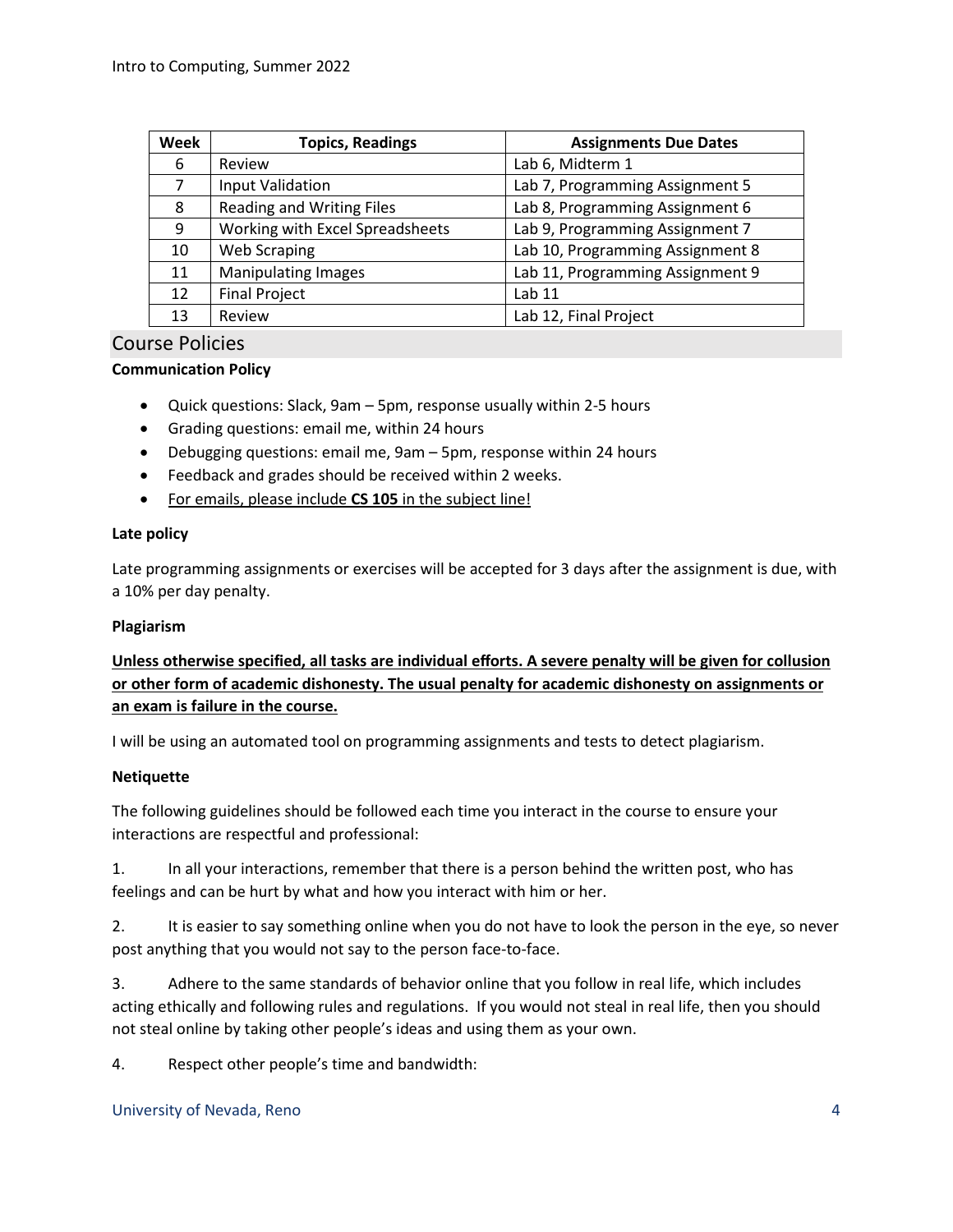- a) Take time to understand the requirements of the discussion.
- b) Do not waste people's time by asking questions that are not relevant to the discussion or questions whose answers can readily be found in the course with a little effort.
- c) Refrain from disagreements that lead to personal attacks.
- 5. Make yourself look good online:
	- a) Take time to check your spelling and grammar.
	- b) Prepare for discussions prior to engaging in them.
	- c) Refrain from inappropriate language and remarks.
- 6. Share your knowledge by offering help to learners who have questions.

7. Help keep flame wars under control by not posting flames and not responding to flames – keep discussions professional.

8. Forgive other learners' mistakes and be patient and compassionate of all learners in the course.

# **University Policies**

#### Statement on Academic Dishonesty

"The University Academic Standards Policy defines academic dishonesty, and mandates specific sanctions for violations. See the University Academic Standards policy: [UAM 6,502."](https://www.unr.edu/administrative-manual/6000-6999-curricula-teaching-research/instruction-research-procedures/6502-academic-standards)

# Statement of Disability Services

If you are a student who would normally seek accommodations in a traditional classroom, please contact me as soon as possible. You may also contact the Disability Resource Center for services for online courses by emailing [drc@unr.edu](mailto:drc@unr.edu) or calling 775-784-6000. Academic accommodations for online courses may be different than those for seated classrooms; it is important that you contact us as soon as possible to discuss services. The University of Nevada, Reno supports equal access for students with disabilities. For more information, visit the [Disability Resource Center.](http://www.unr.edu/drc)

**This course may leverage 3rd party web/multimedia content, if you experience any issues accessing this content, please notify your instructor.**

# Statement on Audio and Video Recording

Surreptitious or covert video-taping of class or unauthorized audio recording of class is prohibited by law and by Board of Regents policy. This class may be videotaped or audio recorded only with the written permission of the instructor. In order to accommodate students with disabilities, some students may have been given permission to record class lectures and discussions. Therefore, students should understand that their comments during class may be recorded.